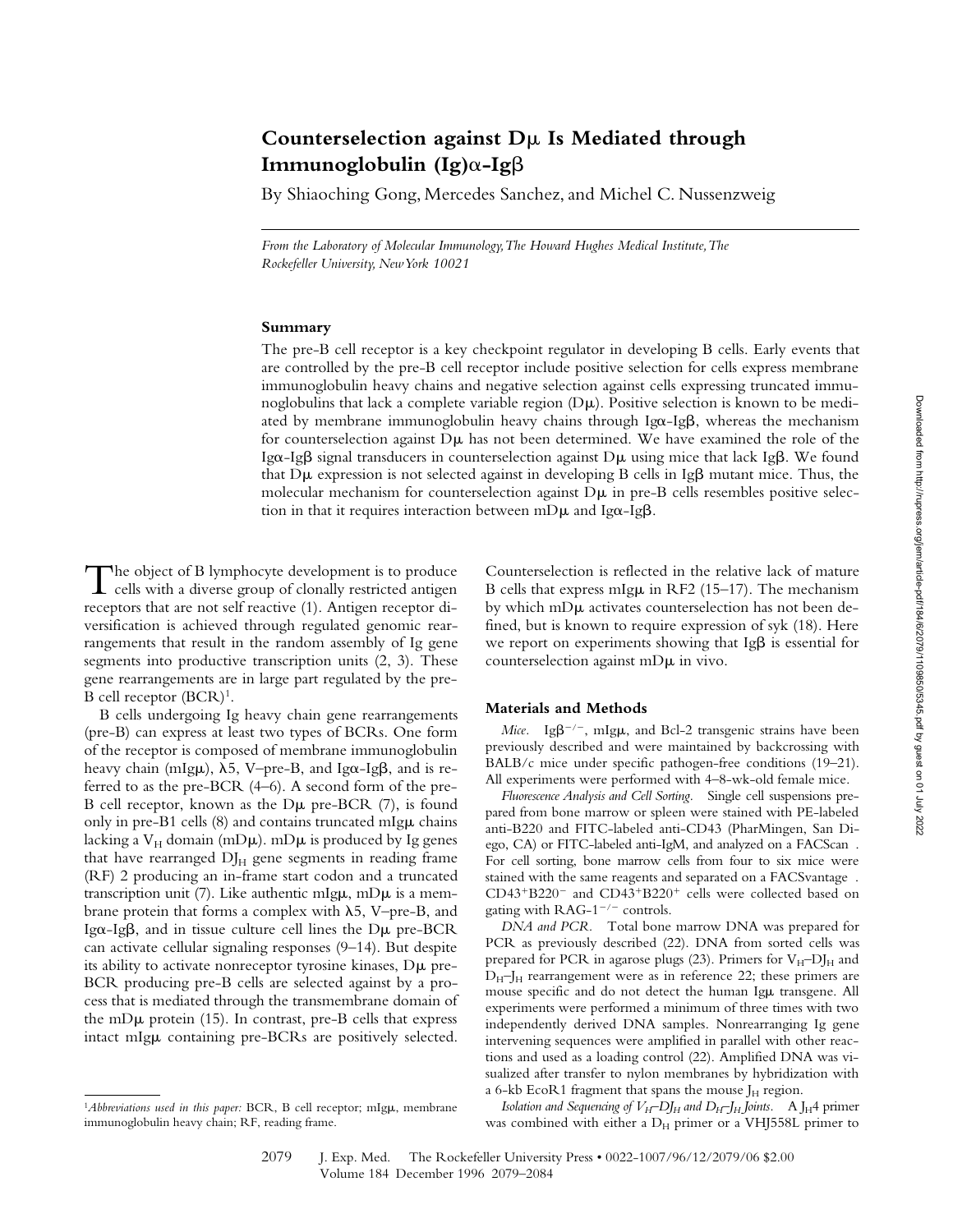

Figure 1. Flow cytometric analysis of spleen (*Spl*) and bone marrow cells ( $BM$ ) from Ig $\beta^{-/-}$ , transgenic, and wild-type mice. Single-cell suspensions from lymphoid organs of 6-wkold mice were prepared and analyzed on FACScan®. Bone marrow cells were stained with PE–anti-B220 and FITC–anti-CD43. Spleen cells were stained with FITC–anti-IgM and PE– anti-B220. The lymphocyte population was gated according to standard forward- and side-scatter values. The numbers in each quadrant represent the percentages of gated lymphocytes. *WT*, wild type;  $RAG^{-/-}$ , RAG-1 mutant; *Ig* $\beta^{-/-}$ , Ig $\beta$  mutant; *Ig* $\beta^{-/-}$  $\mu$ . TG, Ig $\beta$  mutant,  $mIg\mu$ , transgenic.

amplify  $DJ_H$  and  $VDJ_H$  rearrangements, respectively. The primers were: (*a*) J<sub>H</sub>4, ACGGATCCGGTGACTGAGGTTCCT; (*b*) D<sub>H</sub>, ACAAGCTTCAAAGCACAATGCCTGGCT; and (*c*) VHJ558L, GCGAAGCTTA(A,G)GCCTGGG(A,G)CTTCAGTGAAG. PCR amplification for  $DI_H$  joints was for 35 cycles of 0.5 min at 94 $\rm{°C}$ , and 2 min at  $72^{\circ}$ C; for VDJ<sub>H</sub> joints, it was for 0.5 min at  $94^{\circ}$ C, 1 min at 68°C, and 1.5 min at 72°C. PCR products were purified by agarose gel electrophoresis, subcloned into pBluescript, sequenced using an Applied Biosystems (Foster City, CA) DNA sequencing kit, and analyzed on a genetic analyzer (ABI-310; Applied Biosystems).

## **Results**

*mIgM Cannot Induce the Pre-B Cell Transition or Allelic Exclusion in the Absence of Ig* $\beta$ *.* Expression of Ig $\beta$  is required for B cells to efficiently complete Ig  $V_H$  to  $DJ_H$  gene rearrangements (19). B cells in  $I_{\text{g}}\beta^{-/-}$  mice fail to express normal levels of mIgµ, and B cell development is arrested at the  $CD43+B220+$  pre-B1 stage (19). A similar celltype specific developmental arrest is also found in mice that carry a mutation in the transmembrane domain of mIg $\mu$  (24), and mice that fail to complete Ig V(D)J recombination (25–29). In view of the abnormally low levels of mIg $\mu$  in Ig $\beta^{-/-}$ mice, failed pre-B cell development might simply be due to lack of Ig expression.

To determine whether mIgµ could induce the pre-B cell transition in the absence of  $Ig\beta$ , we introduced a productively rearranged immunoglobulin gene (20) into the Ig $\beta^{-/-}$  background (TG.m $\mu$  Ig $\beta^{-/-}$ ). We then measured B cell development by staining bone marrow cells with anti-CD43 and anti-B220 monoclonal antibodies (30). We found that expression of a pre-rearranged Ig transgene was not sufficient to activate the pre-B cell transition in the absence of Ig $\beta$  (Fig. 1). TG.m $\mu$  Ig $\beta^{-/-}$  B cells did not develop past the  $CD43+B220+$  pre-B cell stage (Fig. 1). In control experiments, the same mIgµ transgene did induce the appearance of more mature  $CD43-B220^+$  pre-B cells in a  $RAG^{-/-}$  mutant background where B cell development was similarly arrested at the CD43<sup>+</sup>B220<sup>+</sup> stage (20, 25, 26; data not shown). We conclude that in the absence of Ig $\beta$ , a productively rearranged mIg $\mu$  is unable to activate the pre-B cell transition.

Allelic exclusion is established as early as the  $CD43<sup>+</sup>$  $B220<sup>+</sup>$  stage of B cell development (31–33). This early stage of development is found in the bone marrow of  $I g \beta^{-/-}$ mice (19). However, we were initially unable to measure allelic exclusion in Ig $\beta$  mutant mice due to the low efficiency of complete Ig  $V_H$  to  $DJ_H$  gene rearrangements and absence of surface Ig $\mu$  expression (19). To determine whether expression of mIgµ could activate allelic exclusion in TG.m $\mu$  Ig $\beta^{-/-}$  mice, we measured inhibition of V<sub>H</sub> to  $DJ<sub>H</sub>$  gene rearrangements by PCR (34). In controls, the mIg $\mu$  transgene inhibited  $V_H$  to  $DJ_H$  gene rearrangement (22), but the same transgene had no effect in the Ig $\beta^{-/-}$ background (Fig. 2). We had previously shown that the cytoplasmic domains of Ig $\alpha$  and Ig $\beta$  are sufficient to activate allelic exclusion  $(20, 35)$ . The finding that mIg $\mu$  is unable to induce allelic exclusion in the absence of  $Ig\beta$  suggests that  $I \beta$  is essential for allelic exclusion.



**Figure 2.** Ig gene rearrangements in  $Ig\beta^{-/-}$ , transgenic, and wild-type mice. Bone marrow DNA from 6-wk-old mice was amplified with VH558L, VH7183 (not shown), or  $D_H$  and J<sub>H</sub>2 primers. Control primers were from the J-CH1 intervening sequence (*IVS*) (22).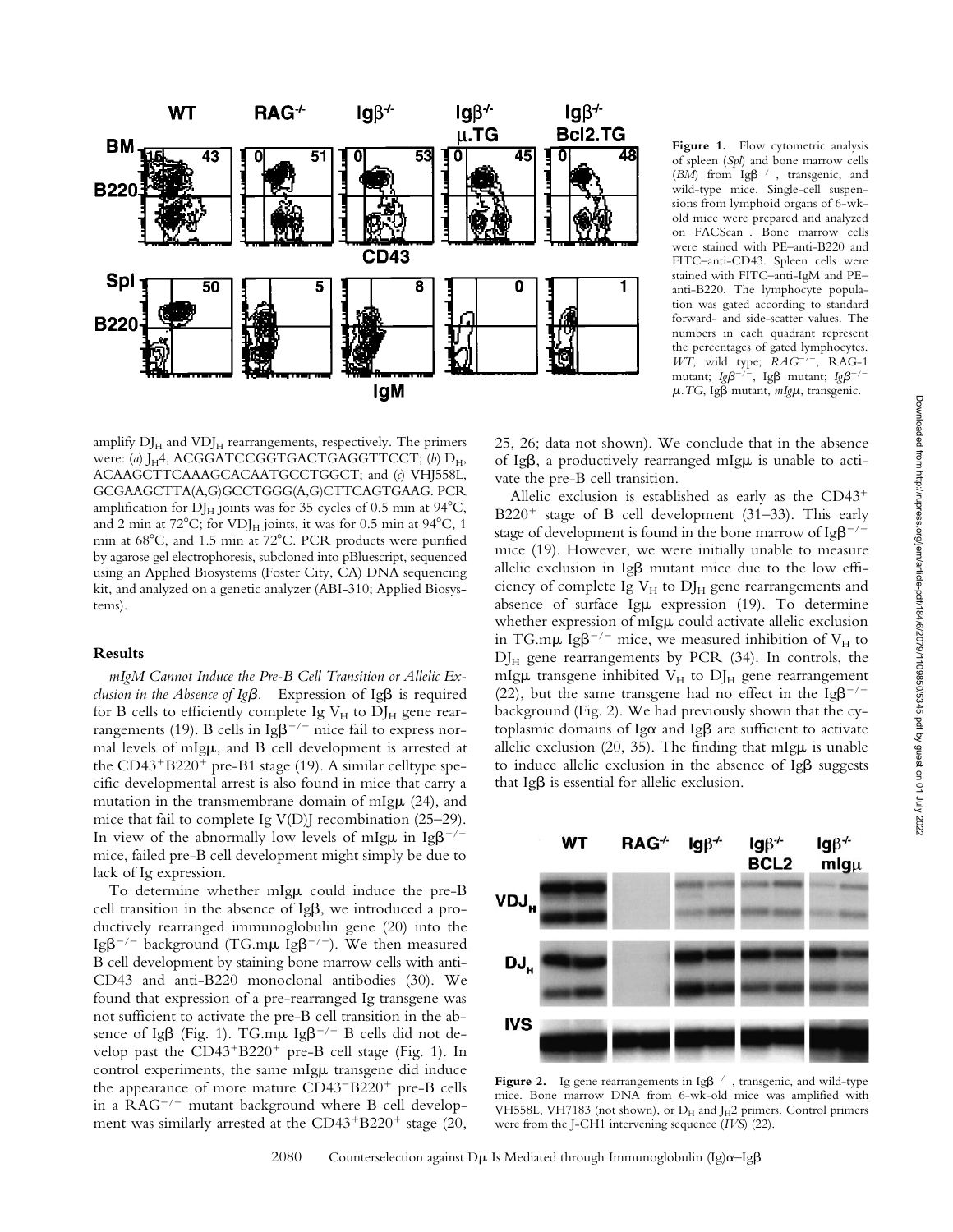|                                                                                                                                                                                                                        |                                                                                                                                                                                                                                                                                                                                              | N, P                                                                                                                                                 |                                                                                                                                                                                                                                                                                                                                                                                                                  | S<br>RF                                                                                                                                                                                                                                                                                        |  |
|------------------------------------------------------------------------------------------------------------------------------------------------------------------------------------------------------------------------|----------------------------------------------------------------------------------------------------------------------------------------------------------------------------------------------------------------------------------------------------------------------------------------------------------------------------------------------|------------------------------------------------------------------------------------------------------------------------------------------------------|------------------------------------------------------------------------------------------------------------------------------------------------------------------------------------------------------------------------------------------------------------------------------------------------------------------------------------------------------------------------------------------------------------------|------------------------------------------------------------------------------------------------------------------------------------------------------------------------------------------------------------------------------------------------------------------------------------------------|--|
| $\mathbf{r}$ , $\mathbf{c}$                                                                                                                                                                                            | ET ECC TAC TAT AGT AA<br>E ELL LAU LAT AUT AA<br>E ETC TAT GAT GGT TAC TAC TOT<br>ET ETC TAC TAT GAT TAC GAC<br>ES ETC TAC TAT GGT TAC<br>EL ECC TAC TAT AGT AAC TA<br>ER ECC TAC TAT AG<br>ET STO TAT GAT G                                                                                                                                 | A AGA<br>CCC TCC CTT T<br>TTA TAT<br>$T$ $TT$ $T$<br>$T = A A \tilde{C} - T \tilde{A} \tilde{C} - C C T$<br>T <sub>G</sub><br>G                      | AT TAC TAT GCT ATG GAC TAC TGG GGT C<br>TAC TAT GCT ATG GAC TAC TGG GGT C<br>AT TAC TAT GCT ATG GAC TAC TGG GGT<br><b>C</b><br>TAC TAT GCT ATG GAC TAC TGG GGT<br>c<br>ATG GAC TAC TGG GOT<br><b>C</b><br>ATG GAC TAC TOG GGT<br>$\mathbf{c}$<br>GAC TAC TGG GGT C                                                                                                                                               | <b>DSP</b><br><b>DSP</b><br>$\mathbf{1}$<br><b>DSP</b><br>$\overline{1}$<br><b>DSP</b><br>$\mathbf{1}$<br><b>DSP</b><br>$\mathbf{I}$<br>DSP<br>$\mathbf{1}$<br><b>DSP</b><br>$\mathbf{1}$                                                                                                      |  |
| E 1 E C C T A C T A T A G T A A C<br>SAS TOT ACT ATG GTT ACG<br>EIE CCT ACT ATA GTA ACT AC<br>lgβ <sup>-/-</sup><br>SIL TET ACT ATG GTA ACT AC<br>SIS TET ATG ATG GTT<br>SIS TOT ACT ATG GTT ACG AC<br>$E$ t $E$ c c T |                                                                                                                                                                                                                                                                                                                                              | $\mathbf{c}$<br>TCO<br>$T_{\rm c}$<br>G AGG GGC<br>AGG GGG<br>G GGA GTC TCT<br>тст                                                                   | TO GAC TAC TOO GOT<br>c<br>GCT ATO GAC TAC TGG GOT<br>$\mathbf{c}$<br>TAT GCT ATO GAC TAC TGG GGT<br>c<br>AT TAC TAT OCT ATG GAC TAC TOG GGT<br>c<br>TAT GCT ATG GAC TAC TGG GGT<br>с<br>GCT ATG GAC TAC TGG GGT<br>$\mathbf{c}$<br>ATG GAC TAC TGG GGT<br>c<br>$\mathbf{r}$<br>$\mathbf \tau$                                                                                                                   | <b>DSP</b><br>-1<br><b>DSP</b><br>$\overline{2}$<br><b>DSP</b><br>$\overline{\mathbf{2}}$<br><b>DSP</b><br>$\overline{2}$<br><b>DSP</b><br>$\overline{2}$<br><b>DSP</b><br>$\overline{2}$<br><b>DSP</b><br>$\overline{\mathbf{2}}$<br><b>DSP</b><br>$\mathcal{I}$                              |  |
| $\mathbf{r}$<br>$\mathbf{r}$                                                                                                                                                                                           | ELE TOT ACT ATG GT<br>EFF CCT AGT ATG GTA ACT AC<br>SIS TOT ACT ATG ATT ACG AC<br>E E E C C T A C T A TA G TA A C T A C<br>LIE TOT ATG ATG GTT<br>ELE CCT ACT ATA GTA<br>E LEC CTA CTA TAG TAA CTA C<br>IST TTA TTA CTA CGG TAG T<br>IST TTA CTA TGG TAA CTA C                                                                               | T TCC CCT TTO AGA<br>G AAC<br>G AGA<br>$c$ $c$ $c$ $c$<br>CGT GGA<br>TCC CTT<br>GA TGG<br>$\begin{array}{cccc}\nC & A & T \\ O & A & G\n\end{array}$ | TAT GCT ATG GAC TAC TGG GGT<br>c<br>TAT GCT ATG GAC TAC TGG GGT<br>c<br>OCT ATG GAC TAC TGG GGT<br>c<br>TAT OCT ATO OAC TAC TOO GOT<br>c<br>TAT GCT ATG GAC TAC TGG GGT<br>c<br>ATG GAC TAC TGG GGT<br>c<br>GCT ATG GAC TAC TGG GGT<br>c<br>AT TAC TAT GCT ATG GAC TAC TGG GGT C                                                                                                                                 | <b>DSP</b><br>$\overline{2}$<br><b>DSP</b><br>$\overline{2}$<br>DSP<br>$\overline{\mathbf{2}}$<br><b>DSP</b><br>$\overline{2}$<br>DSP<br>$\overline{2}$<br><b>DSP</b><br>$\overline{2}$<br><b>DSP</b><br>$\overline{\mathbf{3}}$<br>DFL<br>$\overline{\mathbf{3}}$                             |  |
| <b>ILT CTA</b><br>$\mathbf{r}$                                                                                                                                                                                         | E IET CTA CTA TOO T<br>ILC CTA CTA TAG TAA CTA C<br>E IEC CTA CTA TAG TAA<br><b>E ILC CTA CTA CTG CG</b><br>E IEC CTA CTA CTG CT                                                                                                                                                                                                             | T<br>AAG <sup>TT</sup><br>$\begin{array}{cc} & c & c \\ \hline r & c & \tau \end{array}$                                                             | AT GCT ATG GAC TAC TGG GGT C<br>AT TAC TAT GCT ATG GAC TAC TGG GGT C<br>CT ATO GAC TAC TOG GOT C<br>TAC TAT GCT ATO GAC TAC TOO GOT C<br>AT TAC TAT OCT ATG GAC TAC TGG GGT C<br>CT ATG GAC TAC TGG GGT C<br>$T \cdot C$                                                                                                                                                                                         | DFL<br>$\overline{\mathbf{3}}$<br><b>DSP</b><br>в<br><b>DSP</b><br>$\overline{\mathbf{3}}$<br><b>DSP</b><br>3<br><b>DSP</b><br>3<br><b>DSP</b><br>$\overline{\mathbf{3}}$<br><b>DSP</b><br>3                                                                                                   |  |
| $\mathbf{r}$                                                                                                                                                                                                           | <b>E ILI CTA CTA TGG</b><br>IST CTA CTA TGA TTA CGA<br>IEC CTA CTA TAG TAA CTA C<br>E IST CTA CTA TOO TTA COA<br>E IST CTA TGA TGG TT<br>E IET CTA CTA TOA TTA COA C<br>E IET CTA CTA TGA TTA C<br>ILT CTA TOA TOG TTA C<br>E IEC CTA CTA TAG TAA CT                                                                                         | e co<br><b>GG AA</b><br>GA G<br>$G$ T<br><b>GACGA</b><br>CC ACA T<br>те сте тел т<br>$T$ $TT$                                                        | TAT GCT ATG GAC TAC TGG GGT C<br>OCT ATO GAC TAC TOO GOT C<br>G GTA CTT CGA TGT<br>c<br>GCT ATO GAC TAC TOO GOT<br>c<br>AT TAC TAT GCT ATG GAC TAC TGG GGT C<br>TAC TAT GCT ATG GAC TAC TGG GGT<br>$\mathfrak{c}$<br>AT TAC TAT GCT ATG GAC TAC TGG GGT C<br>AT TAC TAT GCT ATG GAC TAC TGG GGT C<br>TAC TGG GGT C                                                                                               | <b>DSP</b><br>DSP<br>-1<br>DSP<br>$\mathbf{1}$<br><b>DSP</b><br>-1<br><b>DSP</b><br>-1<br><b>DSP</b><br>$\mathbf{1}$<br><b>DSP</b><br>-1<br><b>DSP</b>                                                                                                                                         |  |
| $\mathbf{r}$ is $\mathbf{r}$ in $\mathbf{r}$<br>EI ETC TA<br>$\mathbf{r}$                                                                                                                                              | E IEC CTA CTA TAG TAA C<br>EIF TOT ACT ATO GTA ACT AC<br>SAS TOT ACT TAG ATT ACG AC<br>EFE TIT ATT ACT ACG GTA GTA GCT A GA<br>SU ECC TAC TAT AGT AAC TAC<br>EL ETC TAC TAT GAT TAC GA<br>ET ETC TAC TAT GGT AAC TAC<br>STC TAC TAT GOT AAC TAC                                                                                              | AA<br>c c<br>$G$ $G$ $G$ $G$<br>0.0000<br>$\mathbf{G}$<br>T AGT<br>T GAT TIT T<br><b>ATT</b><br><b>CAC</b>                                           | TAC TAT OCT ATO GAC TAC TOO GOT C<br>TAT GCT ATG GAC TAC TGG GGT<br>c<br>ATO OAC TAC TOO GOT<br>c<br>AT TAC TAT OCT ATG GAC TAC TGG GGT<br>c<br><b>GCT ATG</b><br>GAC TAC TGG GGT<br>c<br>AC TAT GCT ATG GAC TAC TGG GGT<br>AT G<br>GAC TAC TGG GGT C<br>AT TAC TAT OCT ATO GAC TAC TOO GOT C<br>TAT OCT ATG GAC TAC TGG GGT C<br>GAC TAC TGG GGT<br>c                                                           | <b>DSP</b><br>-1<br>DSP<br>$\mathbf{1}$<br>DSP<br>-1<br><b>DSP</b><br>$\overline{\phantom{a}}$<br>DSP<br>$\mathbf{2}$<br><b>DFL</b><br>$\mathbf{r}$<br><b>DSP</b><br>3<br><b>DSP</b><br>$\overline{\mathbf{3}}$<br><b>DSP</b><br>$\overline{\mathbf{3}}$<br><b>DSP</b><br>3<br><b>DSP</b><br>3 |  |
| $\mathbf{r}$<br>書本<br>$\mathbf{r}$<br>z.                                                                                                                                                                               | FTC TAC TAT GGT AAC TAC<br>ETC TAC TAT GGT AAC<br>FCC TAC TAT AGT AAC TAC<br>STC TAT GAT GGT TA<br>FIRE TAT CAT GAT TAC<br>EL ETC TAC TAT GAT TAC GA GOGA<br>EL ETC TAC TAT GOT TAA CTA CO GOGA<br>EL ETC TAC TAT AGT AAC TAC A AGO<br>EL ETC TAT AGT AAC TAC TACC CTT<br>EL ECC TAC TAT AGT AAC TAC OGT .<br>EL ECC TAC TAT AGT AAC TAC GOT | cot coo<br>$\mathbf{0}$ and<br>$-0T$<br>A TA                                                                                                         | TAT GCT ATG GAC TAC TGG GGT<br>c<br>ATG GAC TAC TGG GGT<br>c<br>T TAC TAT OCT ATG GAC TAC TGG GGT<br>c<br>I TAC TAT GCT ATG GAC TAC TGG GGT<br>c<br>TAC TAT OCT ATG GAC TAC TGG GGT<br>$\mathbf{c}$<br>GCT ATG GAC TAC TGG GGT C<br>TAT GCT ATG GAC TAC TGG GGT C<br>TAC TAT GCT ATG GAC TAC TGG GGT<br>AT TAC TAT GCT ATG GAC TAC TGG GGT<br>с<br>TAT GCT ATG GAC TAC TGG GGT<br>c<br>GCT ATG GAC TAC TGG GGT C | <b>DSP</b><br>$\mathbf{a}$<br><b>DSP</b><br>-3<br><b>DSP</b><br>$\ddot{\mathbf{a}}$<br><b>DSP</b><br>3<br>DSP<br>3<br><b>DSP</b><br>3<br><b>DSP</b><br><b>DSP</b><br>-3<br><b>DSP</b><br>$\ddot{\phantom{1}}$<br><b>DSP</b><br>3<br><b>DSP</b><br>$\overline{\mathbf{3}}$                      |  |

**Figure 3.** Nucleotide sequences of  $D_H$ –J<sub>H</sub> joints from Ig $\beta^{-/-}$  and wild-type sorted bone marrow B cells.  $D_H$  segment, N or P nucleotides, and J<sub>H</sub>4 segment sequences are shown. The number of  $DI_H4$  joints in  $D_H$  RF 1, 2, or 3 are noted. Stop codons in  $D_H$  segments are underlined.

*Ig* $\beta$  *Is Required for RF2 Counterselection.* Igs with  $D_H$ joined to  $J_H$  in RF2 are rarely found in mature B cells (15–17). Genetic experiments in mice have shown that counterselection against RF2 requires the transmembrane domain of mIg $\mu$  and the syk tyrosine kinase (15, 18). To determine whether counterselection is mediated through Ig $\beta$ , we sequenced  $DJ_H$  joints amplified from sorted  $CD43+B220+$ pre-B cells from Ig $\beta^{-/-}$  mice and controls. In control samples, only 10% of the  $DI<sub>H</sub>$  joints were in RF2 (Fig. 3), which is in agreement with similar measurements performed in other laboratories (15–17, 31–33). In contrast, there was no counterselection in the bone marrow cells of Ig $\beta^{-/-}$  mice; 13 out of 30 DJ<sub>H</sub> joints were in RF2 with the remainder being distributed in RF1 and 3 (Fig. 3). Thus, in the absence of  $Ig\beta$ , there was no RF2 counterselection at the level of  $DJ_H$  rearrangements in  $CD43+220+$  cells in the bone marrow.

 $V_H$  to  $D_{H}$  joining and counterselection are normally completed in  $CD43+B220+$  pre-B cells (31-33), but in Ig $\beta^{-/-}$  mice,  $V_H$  to  $D_H$  joining is inefficient (19). To determine whether RF2 was counterselected in the few Igb mutant B cells that completed  $V_H$  to  $DJ_H$  rearrangements, we amplified and sequenced VHJ558L-DJ $_H$ 4 joints from unfractionated bone marrow cells (Fig. 4). As with the  $DI_H$ joints, we found no evidence for counterselection against RF2 in VDJ<sub>H</sub> joints in Ig $\beta^{-/-}$  B cells. 10/33 VHJ558L-

 $D_{\text{H}}$ 4 joints sequenced from Ig $\beta$ <sup>-/-</sup> mice were in RF2. By contrast, RF2 was only found in 1 of 11 mature Ig's in the controls. The VDJ<sub>H</sub> and DJ<sub>H</sub> Ig $\beta$ <sup>-/-</sup> joints otherwise resembled the wild type in the number of N and P nucleotides as well as in the extent of nucleotide deletion (Figs. 3 and 4). We conclude that there was no selection against RF2 in the absence of Ig $\beta$ , and that the absence of Ig $\beta$  has no significant impact on the mechanics of recombination as measured by the variability of the joints.

### **Discussion**

The transmembrane domain of mIg $\mu$  is required to produce the signals that mediate several antigen-independent events in developing B cells, including allelic exclusion and the pre-B cell transition  $(24, 36-39)$ . However, mIg $\mu$  itself is insufficient for signal transduction (40), and it requires the Ig $\alpha$  and Ig $\beta$  signaling proteins to activate B cell responses in vitro and in vivo.

The earliest developmental checkpoint regulated by Ig $\alpha$ - $Ig\beta$  appears to involve either activation of cellular competence to complete  $V_H$  to  $DJ_H$  rearrangements, or positive selection for cells that express mIg $\mu$  (19). In the next phase of the B cell pathway, the same transducers are necessary (Fig. 2) and sufficient to produce the signals that activate allelic exclusion and the pre-B cell transition (19, 20, 35, 41).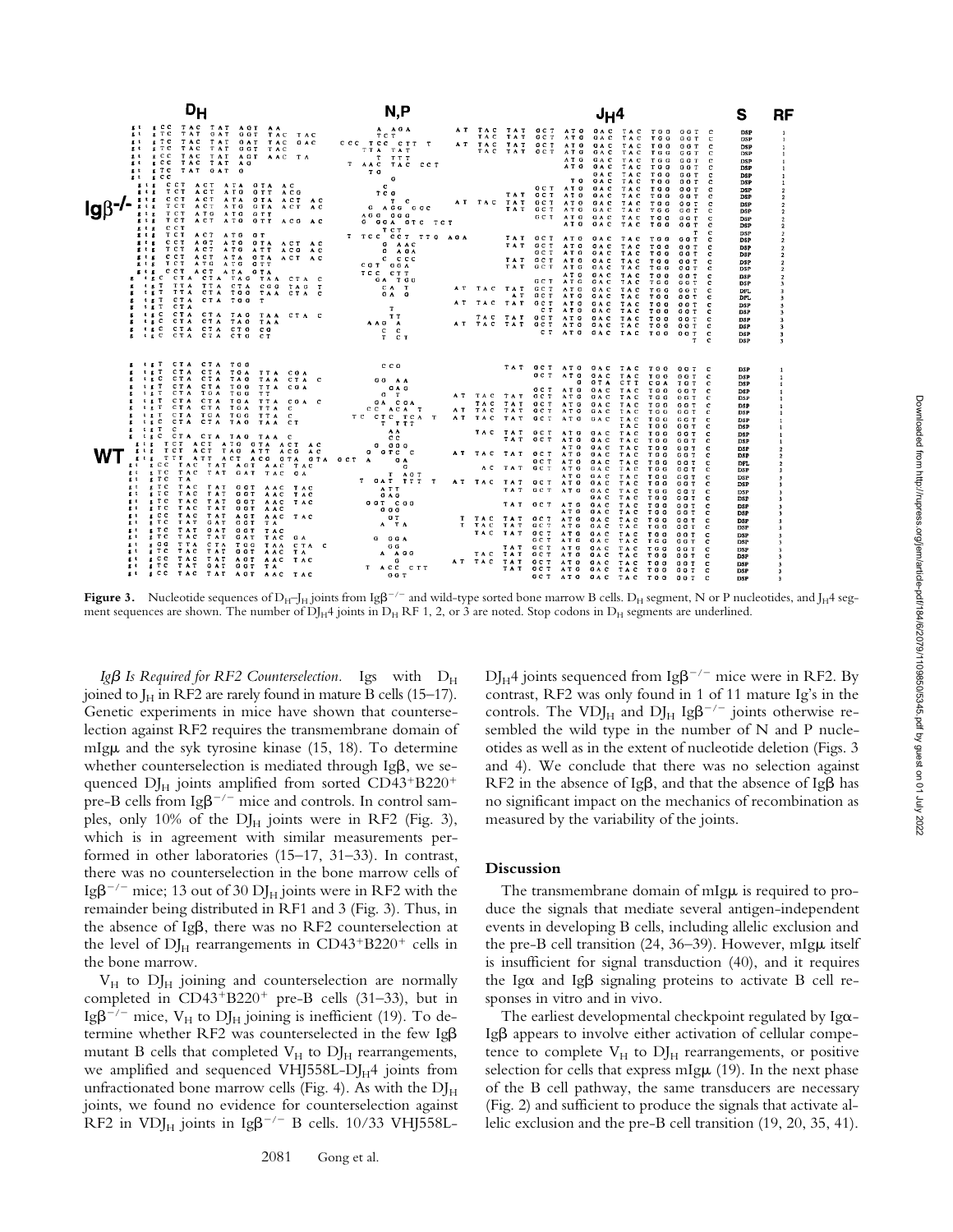

**Figure 4.** Nucleotide sequences of V(D)J (VH558L to DJH4) joints from Ig $\beta^{-/-}$  and wild-type bone marrow B cells.  $D_H$  segment, N or P nucleotides, and J<sub>H</sub>4 segment sequences are shown. The number of DJ<sub>H</sub>4 joints in D<sub>H</sub> RF 1, 2, or 3 are noted. Stop codons in D<sub>H</sub> segments are underlined, and the  $D_H$  segments used  $(S)$  are indicated.

In the present report, we show that in addition to these functions, Ig $\alpha$ -Ig $\beta$  transducers are also necessary for negative selection against Dm.

Two models have been proposed to explain counterselection against mD $\mu$ . The first model states that mD $\mu$  is toxic, and that cells expressing this protein are deleted by a mechanism that involves inhibition of proliferation (31). A second theory postulates that  $D\mu$  proteins produce the signal for heavy chain allelic exclusion and block the completion of productive heavy chain gene rearrangements (15). According to this second model, cells expressing  $mD\mu$  are then unable to continue along the B cell pathway. Support for the active signaling model comes from three sets of observations: (*a*) that there is no counterselection in the absence of a Ig $\mu$  transmembrane exon (15); (*b*) that there is no RF counterselection in the absence of syk (18); and (*c*) that there is no counterselection in early  $CD43+B220+B$ cell precursors in the absence of  $\lambda$ 5 (33). These experiments partially define the receptor structure for counterselection as composed of mD $\mu$  associated with  $\lambda$ 5. Our observation that negative selection against  $D\mu$  does not occur in the absence of  $I_{\mathcal{B}}$  supports the signaling model, and identifies Ig $\alpha$ -Ig $\beta$  as the transducers that activate counterselection possibly by linking  $mD\mu$  to nonreceptor tyrosine kinases.

Why does the expression of the  $D\mu$  pre-BCR lead to arrested development, whereas mature mIgµ in the same complex activates positive selection in early B cells? Both signals are produced in CD43<sup>+</sup>B220<sup>+</sup> pre-B cells, both require  $\lambda$ 5 (33, 39, 42), and the Ig $\alpha$ -Ig $\beta$  coreceptors (19, 41), and both are transmitted through a cascade that induces syk (18, 43). One way to explain the difference between the cellular response to  $mD\mu$  pre-BCR and  $mIg\mu$  pre-BCR expression might be an inability of  $D\mu$  to pair with conventional  $\kappa$  or  $\lambda$  Ig light chains (14). According to this model, cells expressing mD $\mu$  should be trapped in the CD43<sup>-B220+</sup> pre-B cell compartment since B cell development can progress to the  $CD43-B220<sup>+</sup>$  stage in the absence of conventional light chains (44, 45). However, elegant single cell sorting experiments have shown that  $mD\mu$ -producing cells are selected against before this stage in CD43+B220+ pre-B cells (33, 42). Thus, the idea that abnormal pairing of mD $\mu$ with light chains is responsible for counterselection fails to take into account the observation that counterselection normally occurs independently of light chain gene rearrangements.

Two alternative explanations for the disparate cellular responses to the  $D\mu$  pre-BCR and the mIg $\mu$  pre-BCR are: (*a*) that there are qualitative differences between signals generated by a mD $\mu$  and a mIg $\mu$  receptor complex, and (*b*) pre-B-I cells that contain  $DJ<sub>H</sub>$  rearrangements are in a different stage of differentiation than pre-B-II cells that have completed  $VDJ<sub>H</sub>$  and express mIg $\mu$  (8). An example of two qualitatively distinct signals resulting in alternative biologic responses has been found in the highly homologous TCR receptor (46, 47). TCR interaction with ligand can produce either anergy or activation, depending on the affinity of the TCR for the peptide-MHC complex (48). High affinity ligands that produce T cell responses fully activate CD3 tyrosine phosphorylation, whereas peptides that induce anergy bind with low affinity and induce a reduced level of CD3 phosphorylation. The low level CD3 phosphorylation induced by the anergizing peptides is associated with less than optimal ZAP-70 kinase activation (46, 47).

Less is known about the physiologic responses activated by Ig $\alpha$ -Ig $\beta$  in developing B cells, but experiments in transgenic mice have shown that early B cell development requires tyrosine phosphorylation of Ig $\beta$  (20), and by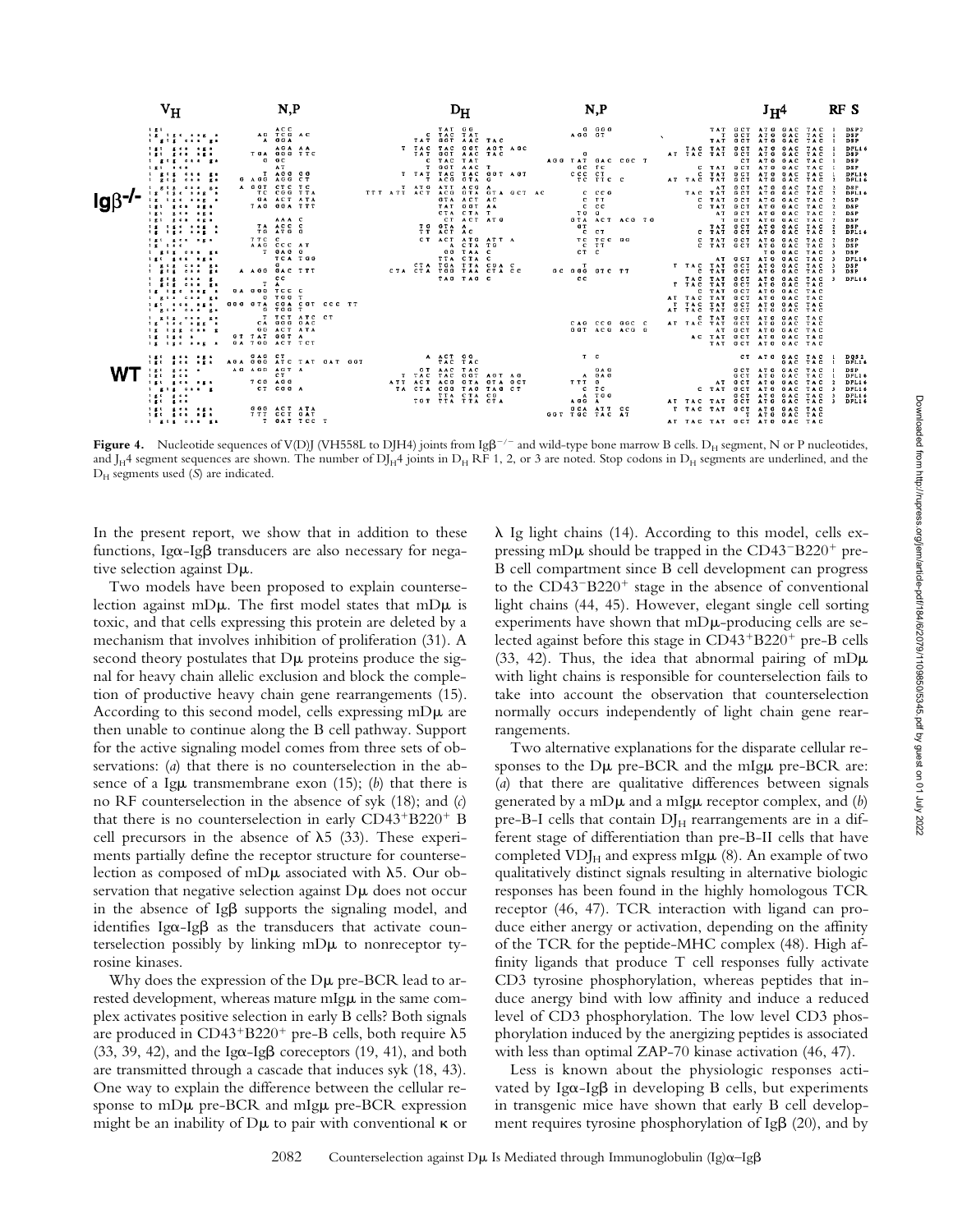inference, receptor cross-linking. Although the cytoplasmic domains Ig $\alpha$  and Ig $\beta$  appear to have redundant functions in allelic exclusion and the pre-B cell transition (20, 35), neither Ig $\alpha$ , (41) nor Ig $\beta$  (Papavasiliou, N., and M.C. Nussenzweig, manuscript in preparation) alone are able to fully restore B cell development in the bone marrow, suggesting that there are specific functions for Ig $\alpha$  and Ig $\beta$ , or the Ig $\alpha$ -Igb heterodimer. Biochemical support for the idea that individual coreceptors could have unique biologic functions also comes from transfection experiments in B cell lines (49–51) and from the observation that the cytoplasmic domains of Ig $\alpha$  and Ig $\beta$  bind to different sets of nonreceptor tyrosine kinases (52).

We would like to propose that positive and negative selection in developing B cells, like activation and anergy in T cells, may be mediated by differential phosphorylation of Ig $\alpha$  and Ig $\beta$  in the pre-BCR. Given the requirement for cross-linking in pre-BCR activation, the mechanism that produces the proposed differential phosphorylation of the  $mD\mu$  and mIg $\mu$  pre-BCRs may be a function of their affinities for the cross-linker.

We thank members of the Nussenzweig laboratory for their helpful suggestions and advice.

This work was supported by the Howard Hughes Medical Institute, and by National Institutes of Health grants to Dr. Nussenzweig.

Address correspondence to Dr. Michel Nussenzweig, The Rockefeller University, Howard Hughes Medical Institute, 1230 York Ave., New York, NY 10021.

*Received for publication 13 September 1996 and in revised form 15 October 1996.*

#### **References**

- 1. Rajewsky, K. 1996. Clonal selection and learning in the antibody system. *Nature (Lond.).* 381:751–758.
- 2. Tonegawa, S. 1983. Somatic generation of antibody diversity. *Nature (Lond.).* 302:575–581.
- 3. Alt, F.W., G.D. Yancopoulos, K.T. Blackwell, E. Wood, M. Boss, R. Coffman, N. Rosenberg, S. Tonegawa, and D. Baltimore. 1984. Ordered rearrangements of immunoglobulin heavy chain variable region segments. *EMBO (Eur. Mol. Biol. Organ.) J.* 3:1209–1219.
- 4. Pillai, S., and D. Baltimore. 1987. Formation of disulfide linked  $\mu$ 2 $\omega$ 2 tetramers by the 18 KD  $\omega$ -immunoglobulin light chain. *Nature (Lond.).* 329:172–174.
- 5. Karasuyama, H., A. Kudo, and F. Melchers. 1990. The proteins encoded by V pre-B and  $\lambda$ 5 pre-B cell specific genes can associate with each other and with  $\mu$  heavy chain. *J. Exp. Med.* 172:969–972.
- 6. Tsubata, T., and M.G. Reth. 1990. The products of the pre–B cell specific genes ( $\lambda$ 5 and V pre-B) and the immunoglobulin  $\mu$  chain form a complex that is transported to the cell surface. *J. Exp. Med.* 172:973–976.
- 7. Reth, M.G., and F.W. Alt. 1984. Novel immunoglobulin heavy chains are produced from  $DJ_H$  gene segment rearrangements in lymphoid cells. *Nature (Lond.).* 312:418–423.
- 8. Rolink, A., and F. Melchers. 1991. Molecular and cellular origins of B lymphocyte diversity. *Cell.* 66:1081–1094.
- 9. Nomura, J., T. Matsuo, F. Kubola, M. Kimoto, and N. Sakaguchi. 1991. Signal transmission through the B cell specific MB-1 molecule at the pre–B cell stage. *Int. Immunol.* 3:117–126.
- 10. Misener, V., G.P. Downey, and J. Jongstra. 1991. The immunoglobulin light chain related protein  $\lambda$ 5 is expressed on the surface of pre–B cell lines and can function as a signaling molecule. *Int. Immunol.* 3:1–8.
- 11. Takemori, T., J. Mizuguchi, I. Miyazoe, M. Nakanishi, K. Shigemoto, H. Kimoto, T. Shirasawa, N. Maruyama, and M. Taniguchi. 1990. Two types of  $\mu$  chain complexes are expressed during differentiation from pre–B to mature B cells.

*EMBO (Eur. Mol. Biol. Organ.) J.* 9:2493–2500.

- 12. Tsubata, T., R. Tsubata, and M.G. Reth. 1992. Cross-linking of the cell surface immunoglobulin  $(\mu$  surrogate light chain complex) on pre–B cells induces activation of V gene rearrangements at the immunoglobulin k locus. *Int. Immunol.* 4:637–641.
- 13. Tsutsumi, A., J. Terajima, W. Jung, and J. Ransom. 1992. Surface  $\mu$  heavy chain expressed on pre–B lymphomas transduces  $Ca^{++}$  signals but fails to cause arrest of pre–B cell lymphomas. *Cell. Immunol.* 139:44–57.
- 14. Horne, M.C., P.E. Roth, and A.L. DeFranco. 1996. Assembly of the truncated immunoglobulin heavy chain  $D\mu$  into antigen receptor-like complexes in pre–B cells but not in B cells. *Immunity.* 4:145–158.
- 15. Gu, H., D. Kitamura, and K. Rajewsky. 1991. B cell development regulated by gene rearrangement: arrest of maturation by membrane-bound  $D\mu$  protein and selection of  $D<sub>H</sub>$  element reading frames. *Cell.* 65:47–54.
- 16. Meek, K. 1990. Analysis of junctional diversity during B lymphocyte development. *Science (Wash. DC).* 250:820–823.
- 17. Kaartinen, M., and O. Makela. 1985. Reading of D genes in variable frames as a source of antibody diversity. *Immunol. Today.* 6:324–330.
- 18. Cheng, A.M., B. Rowley, W. Pao, A. Hayday, J.B. Bolen, and T. Pawson. 1995. Syk tyrosine kinase required for mouse viability and B cell development. *Nature (Lond.).* 378:303–306.
- 19. Gong, S., and M.C. Nussenzweig. 1996. Regulation of an early developmental checkpoint in the B cell pathway by  $Ig\beta$ . *Science (Wash. DC).* 272:411–414.
- 20. Papavasiliou, F., Z. Misulovin, H. Suh, and M.C. Nussenzweig. 1995. The role of Ig $\beta$  in precursor B cell transition and allelic exclusion. *Science (Wash. DC).* 268:408–411.
- 21. Vaux, D.L., S. Cory, and J. Adams. 1988. Bcl-2 gene promotes haemopoietic cell survival and cooperates with c-myc to immortalize pre–B cells. *Nature (Lond.).* 335:440–442.
- 22. Costa, T.E.F., H. Suh, and M.C. Nussenzweig. 1992. Chro-